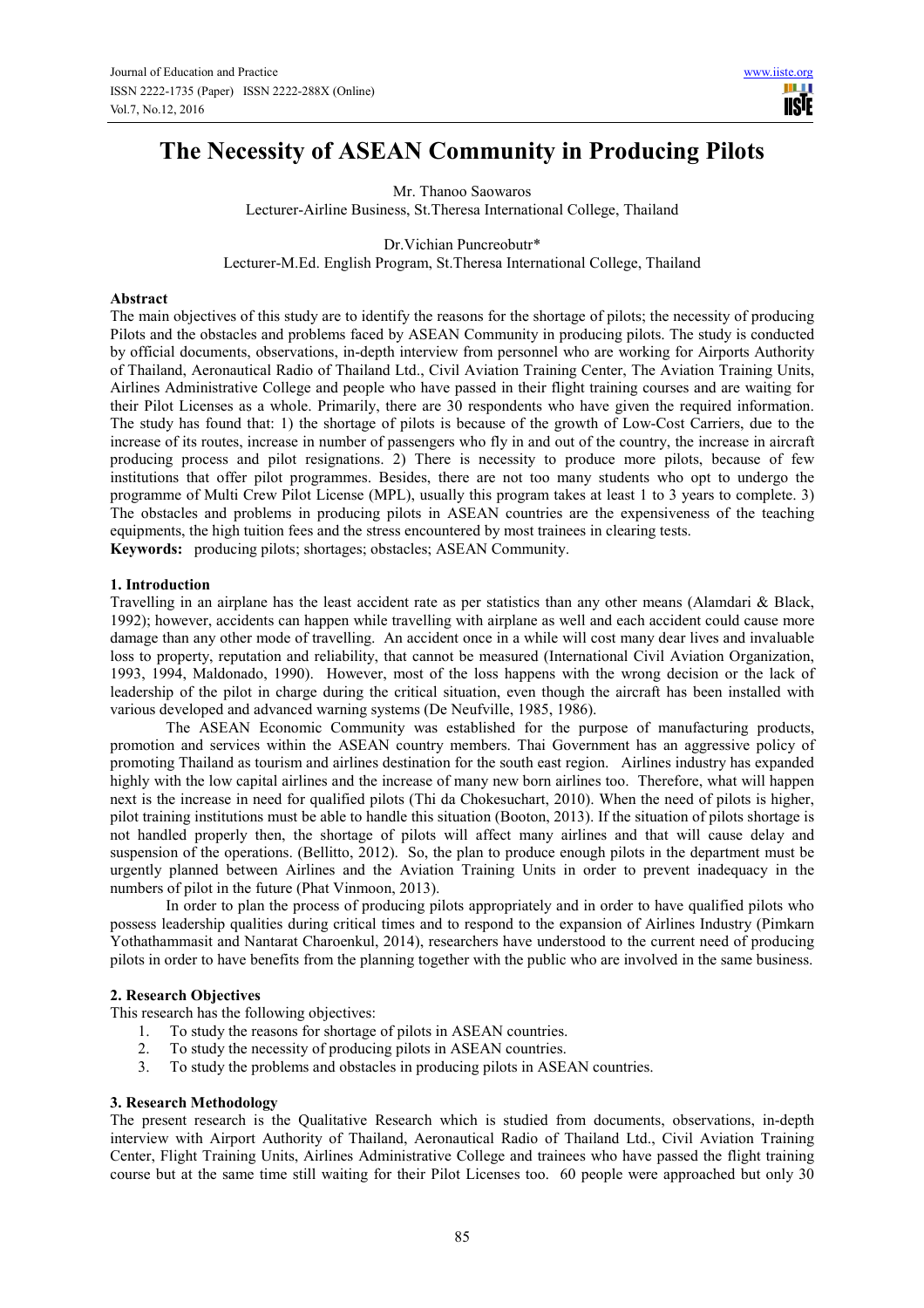people had given valid information. The main information received from the respondents is through Snowball Sampling method. Tools used for data collection are Document Analysis, Observation Form, Interview Form, Recorder and Researchers themselves. The information received had been checked by Triangulation before further analysis. Researcher collected information between the time periods November 2014 – January 2016.

### **4. Research Findings**

### **1. The shortage of pilots**

From the study it is found that, the situations of pilot shortage are due to the following reasons:

## **1.1 ASEAN Airlines Scenario**

As the Thai Government Policy aims to push Thailand as the center of airlines in the region, Thai Airlines Industry is now having a great expansion. The important growth is the increasing number of low cost airlines. The study revealed that there is increasing number of Low Cost Airlines in the ASEAN member countries and their numbers are indicated in Table 1-2.

| Table TV 1. IN all that All three of ASEAN Countries |                               |                         |  |
|------------------------------------------------------|-------------------------------|-------------------------|--|
| Country                                              | <b>Names of Airlines</b>      | <b>No. of Aircrafts</b> |  |
| Thailand                                             | Thai Airways International    | 180                     |  |
| Myanmar (Burma)                                      | Myanmar Airways International | 13                      |  |
| Indonesia                                            | Garuda Indonesia              | 102                     |  |
| Malaysia                                             | Malaysian Airlines            | 100                     |  |
| Philippines                                          | Philippines Airlines          | 51                      |  |
| Singapore                                            | <b>Singapore Airlines</b>     | 107                     |  |
| Vietnam                                              | Vietnam Airlines              | 91                      |  |
| <b>Brunei</b>                                        | Royal Brunei Airlines         | 16                      |  |
| Cambodia                                             | Cambodia Angkor Air           | 14                      |  |
| Lao                                                  | Lao Airlines                  | 20                      |  |
|                                                      | Total                         | 694                     |  |

## **Table No 1: National Airlines of ASEAN Countries**

From the Table no 1 it is found that every ASEAN country has their own national airlines. Total number of aircrafts is 694 aircrafts.

# **Table No 2: ASEAN Countries airlines that operate with Low-Cost (LCCs) Carriers**

| Country     | No. of<br>airlines | <b>Names of Airlines</b>                                      | No. of aircrafts of<br>each Airlines |
|-------------|--------------------|---------------------------------------------------------------|--------------------------------------|
|             |                    |                                                               |                                      |
| Thailand    | 8                  | Nok Air, Thai Air Asia, Thai Air Asia X, Thai Lion Air, Nok   |                                      |
|             |                    | Scoot, Thai Smile, Solar Air and Thai Viet Jet Air.           | 120 (102)                            |
| Myanmar     |                    | Golden Myanmar Airlines                                       |                                      |
| Indonesia   |                    | Lion Air, Indonesia Air Asia X, City link, Tiger Air Mantala, |                                      |
|             |                    | Indonesia Air Asia, Batik Air and Wings Air.                  | 250 (235)                            |
| Malaysia    |                    | Air Asia, Air Asia X, and Malindo Air                         | 125                                  |
| Philippines | 4                  | Air Asia Zest, Cebu Pacific, P.A.L. Express and Philippines   | 90 (88)                              |
|             |                    | Air Asia.                                                     |                                      |
| Singapore   |                    | Scoot, Jet star Asia and Tiger Air                            | 52                                   |
| Vietnam     |                    | Viet Jet Air and Jet star Pacific                             | 34                                   |
|             |                    | Total                                                         | 671                                  |

From the Table No 2 it is shown that in 2015 the total number of airlines in ASEAN countries that operate with Low-Cost Carriers (LCCs) is 671 aircrafts.

Thus, when comparing the number of national airlines according to Table No. 1 and the total number of Low-Cost Carriers (LCCs) according to Table No. 2, we can figure out that the total number of national airlines and the total number of the Low-Cost Carriers (LCCs) is almost the same. Nevertheless, during the interview made with the national airlines administrative officials it is found that in the next 5 years period of time there will be no tendency in aircraft increasing for the national airlines. Then during the interview with the Low-Cost Carriers (LCCs) administrators it is found that, the new increasing tendency figures of aircraft will be averagely increased between 20-30 aircrafts per year. However, when merging all airlines together, the new estimate of 1,000 aircrafts is predicted. This happens because Low-Cost Carriers (LCCs) have increased more flight destinations in both domestic and international routes which are the indication of the rapid growth of Low-Cost Carriers in ASEAN regions and it is the reason why we require more additional pilots.

### **1.2 Airlines Routes Scenario**

During the Study about current airline routes it is found that more than 23 Low-Cost Carriers (LCCs) of the ASEAN countries fly to more than 1,000 routes in the ASEAN regions. And during the interview with the Low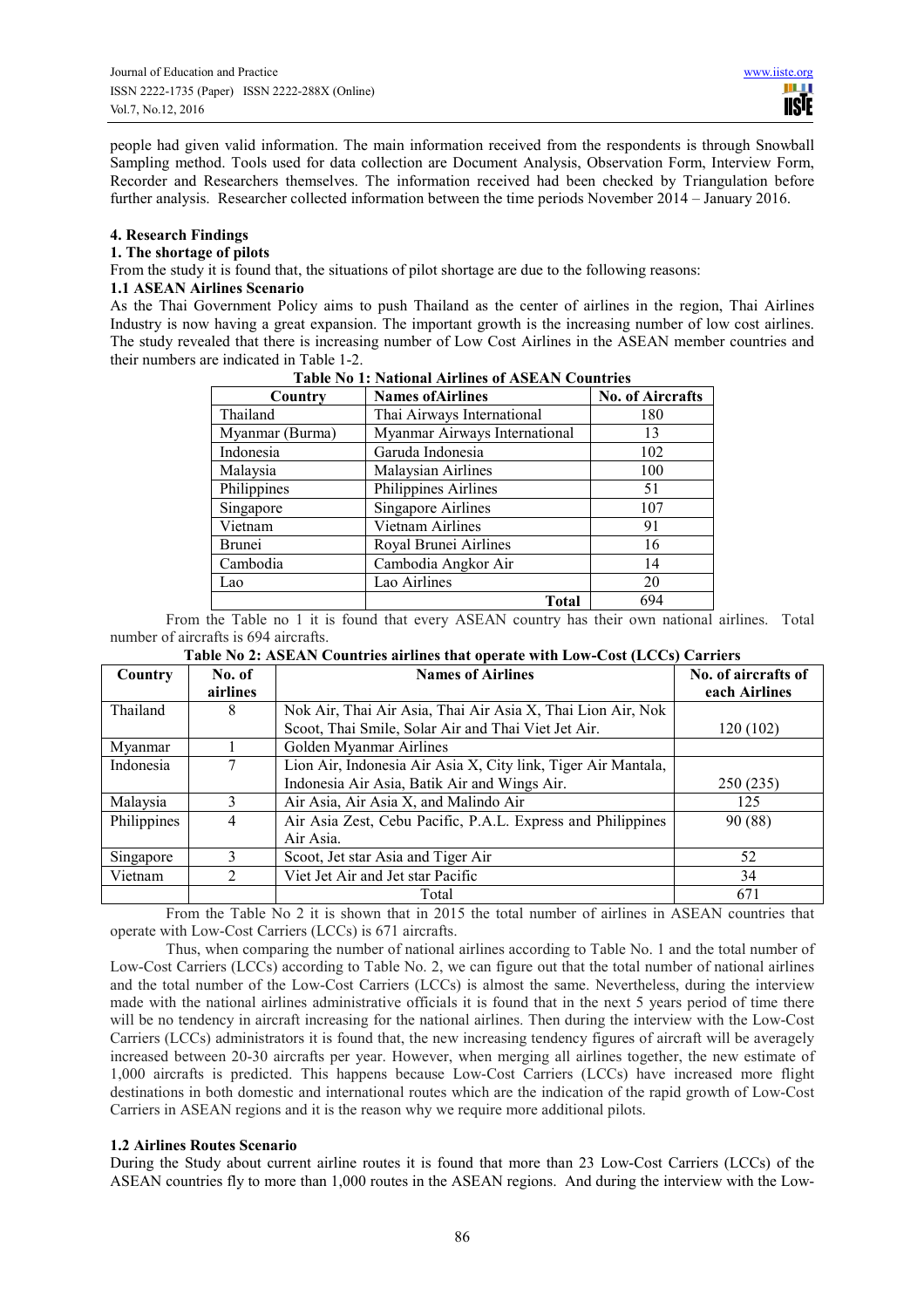Cost Carriers Administrators, they have plans to fly for 1,300 routes in the next 5 years. Due to the rapid increasing of the Low-Cost Carriers routes in ASEAN regions, therefore, the need for more pilots is realized.

## **1.3 Trip by Airplane Scenario**

When Airport Ranking was done with the passengers flying in and out of the country in ASEAN regions and from the records of the Airport Council International (ACI), it shows that the busiest airport is Soekarno-Hatta International Airport. The record shows 42 million travelers flying in and out of the country during the year 2014, followed by Changi Airport of Singapore, with 40 million travelers travelling in and out of Singapore. The Kuala Lumpur International Airport is ranked third with 36 million travelers travelling in and out of the country and the fourth rank is the Suvarnabhumi International Airport, Bangkok, Which has about 33 million travelers travelling in and out of the country. In the overall view, there are more than 200 million people travelling in and out of the ASEAN regions. This figure could be reflecting the increasing number of passengers flying in and out of the country continually. From the information, the passengers' preference shows that in 2014 more than 45% travelers from Thailand, Singapore, Malaysia and Philippines are travelled with the Low-Cost Carriers (LCCs) more than the national airlines. Yet, during the year 2015 more than 55% of travelers from Thailand, Singapore, Malaysia and Philippines also chose to fly with the Low-Cost Carriers than the national airlines. So, in the next 5 years this growth is expected to increase rapidly. Therefore, the need for qualified & trained pilots also expected high in number.

# **1.4 Aircraft Manufacturing Process Scenario**

The aircraft manufacturing information shows that in the next 15 years, 20,000 new Boeing and airbus bodies are required to be manufactured, that means there must be at least 9,000 pilots each year in order to support the growing requirements. The number of pilots required for ASEAN regions, is not less than 1,000 pilots. Therefore, there must be some arrangement to produce new pilots to meet the future requirements.

# **1.5 Pilot and Co-Pilot Group Brian Drain Scenario**

From the information sourced from pilot and co-pilot group that resigned from the national airlines and from the Low-Cost Carrier, it is found that they resigned from their own countries internal airlines and many of them shifted to work with the rapidly growing airlines and international airlines of other countries. This is the scenario in many ASEAN regions airlines and it leads to cancel many flights because of pilot shortage. As mentioned, the current scenario of ASEAN community is the shortage of pilots. In other words, there must be some arrangements in producing pilots, as according to the fact that in every year additional pilots are required.

### **2. The Need of Producing Pilots in ASEAN countries**

From the study it is found, and considering the current situation, there are various reasons for producing pilots as mentioned below:

# **2.1 Institutions that can train pilots in ASEAN countries**

From the study of Pilot Schools or Pilot Institutions in ASEAN regions it is found that there are only Pilot Institutions in some countries and many countries are still not having any institution for pilot courses. And about the countries that has Pilot Institutions; it is found that there are only 1-4 Pilot Institutions in each country. Normally, when summing up Pilot Institutions in the whole ASEAN region, there are only 12 Institutions all together. Hence, the number of Pilot Institutions is only few; then the number of pilots produced will also be less in number.

### **2.2 Pilot Teaching Programs**

From the survey, the majority programme that is available for pilot teaching in ASEAN countries are the following. The Programmes taught are Commercial Pilot License (CPL) and Private Pilot License (PPL). However, most commercial pilots have graduated from the Commercial Pilot License (CPL) program, while many airlines prefer pilots to be graduated from the Multi Crew Pilot License (MPL) program. The reason is that there are only a few qualified institutions that offers Multi Crew Pilot License (MPL) program. Apparently, the need for Multi Crew Pilot License (MPL) program is highly required to the greater extent.

# **2.3 Duration in Pilot Teaching**

From the study of the Commercial Pilot License (CPL) program, it takes at least 1 to 3 years in learning the program and students must have accumulated specified hours. Each Pilot Institution cannot accept new students every year without the previous batch graduating. When pilots produced are less then, the need for pilots is high.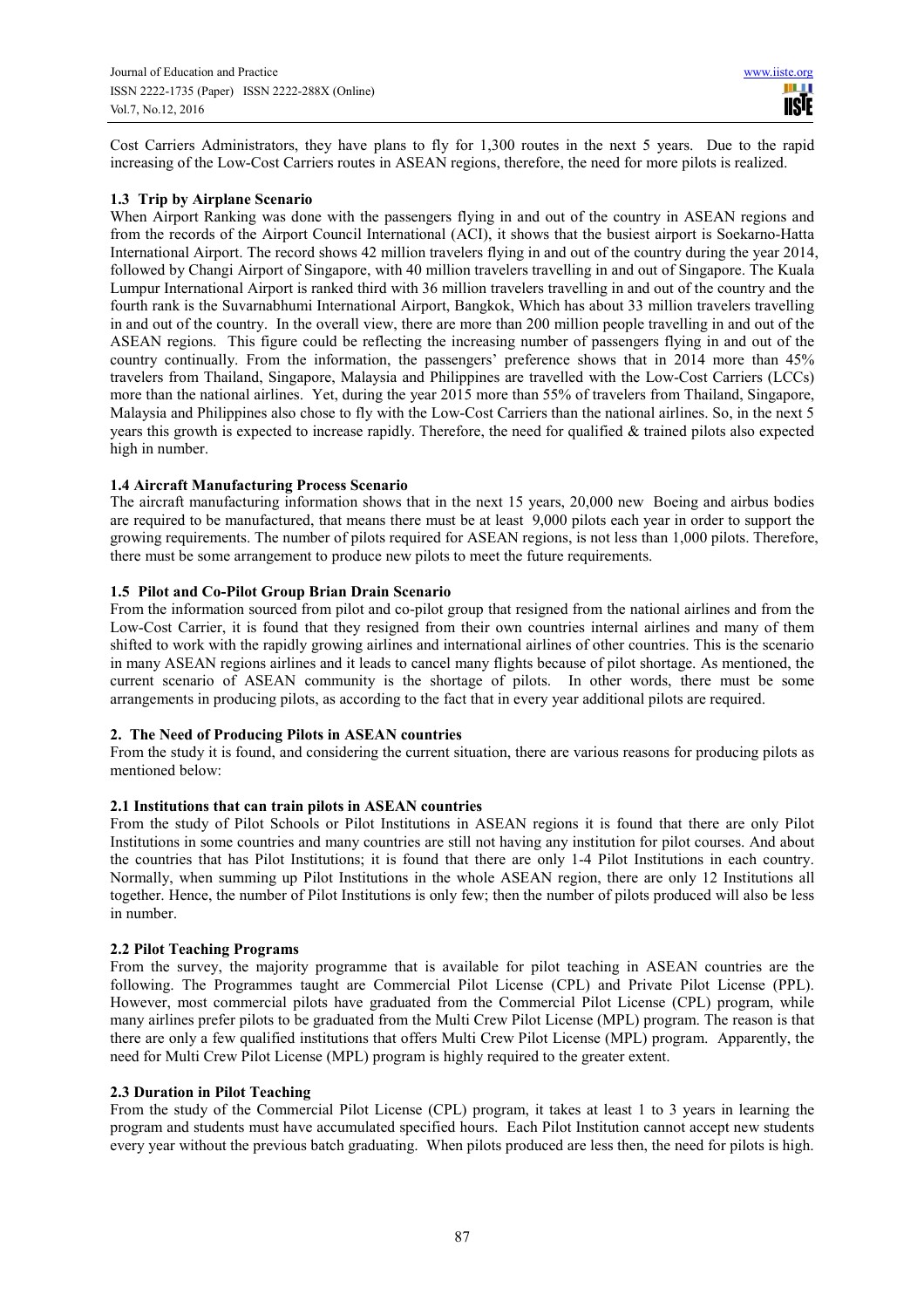### **3. Problems and Obstacles in Producing Pilots**

### **3.1 Teaching Equipment**

Teaching equipment for training pilots are very expensive and it must be imported from the Western countries especially equipment for Flight Simulators.

### **3.2 Tuition Fees**

From the study, the tuition fees for Commercial Pilot License (CPL) programme in order to graduate as commercial pilot, the expenses are between  $2.3 - 3.5$  million baht per year. Even though it is the profession that could make high income after completing the programme, but not many can afford this cost.

### **3.3 After graduate from Pilot Program**

Pilot students have to pass the Medical Class 1 Test in order to apply for Pilot License. The study shows that only 30% of the students passed in such tests and that is the reason why more than half of pilot students could not obtain their licenses. There are 100 to 300 students in each and every country per year that are unable to Graduate and still are Unemployed.

# **4. Research Summary**

## **A. The shortage of pilots occur due to**

- The rapid growth of the Low-Cost Carriers (LCCs).
- The high frequency of flights and routes of the Low-Cost Carriers (LCCs).
- The passengers that fly in and out of the country are increasing more and more 55% of Thai, Singaporean, Malaysian and Filipino passengers are choosing to fly with the Low-Cost Carriers (LCCs) than their own national airlines.
- There are more increasing in aircraft manufacturing especially manufacturing of Boeing Airbus.
- The increase of pilot and co-pilot group resignations in search of greener Pastures.

# **B. The necessity to produce more pilots arises due to following reasons:**

- There are only a few Pilot Institutions in ASEAN countries.
- Most Pilot Institutions are teaching Commercial Pilot License (CPL) program while learners of the Multi Crew Pilot License (MPL) are less.
- Trainees must spend long period of time of at least  $1 3$  years to study the programme.
- **C. The problems and obstacles for ASEAN in producing pilots are** 
	- The expensiveness of equipment especially the Flying Simulator.
	- Tuition fees are rather expensive.<br>• It is mandatory to clear Medical C
	- It is mandatory to clear Medical Class Test, of which only 30% of each year students pass this test.

#### **Suggestions**

From the study it is revealed that the shortage of pilot is in high level. Therefore, there should be futuristic planning to handle the shortage of pilots in any scenario. There should be a cooperative planning between airlines network and national airlines network to prevent the problem of pilot poaching or to let pilots carry excessive work which will affect passenger's safety. ASEAN as a community should have mechanism to plan, control, promote, and follow up and to evaluate systematically.

From the study it is found that the problems and obstacles in producing pilots are the teaching equipments especially the Flying Simulator which is very expensive and the tuition fees is also another issue that affects the students. Likely, the ASEAN Community should come up with the development of training technologies in order to support the learning of Pilot Program. The students encounter Psychological problems. In general, there should be a primary test of psychology before students could continue to study the actual Pilot Programme in order to increase number of trainees who graduate as commercial pilots.

### **Recommendation for future research**

From the study it is revealed that the number of pilot and co-pilot group's resignations is high. There should be additional procedures to study the cause of pilot and co-pilot group resignations. Mostly pilots quit for better compensation and working conditions which should be taken consideration.

#### **References**

Alamdari, F. & Black, I. (1992). Passengers Choice or Airlines under Competition: The Use of the Logic Model. *Transport Reviews, 12* (2), 152-170.

Bobbi Bellitlo. (2012). *ASEAN Aviation Pilot Training*.

Retrieved from http://www.asianaviation.com/articles/364/pilot-training.